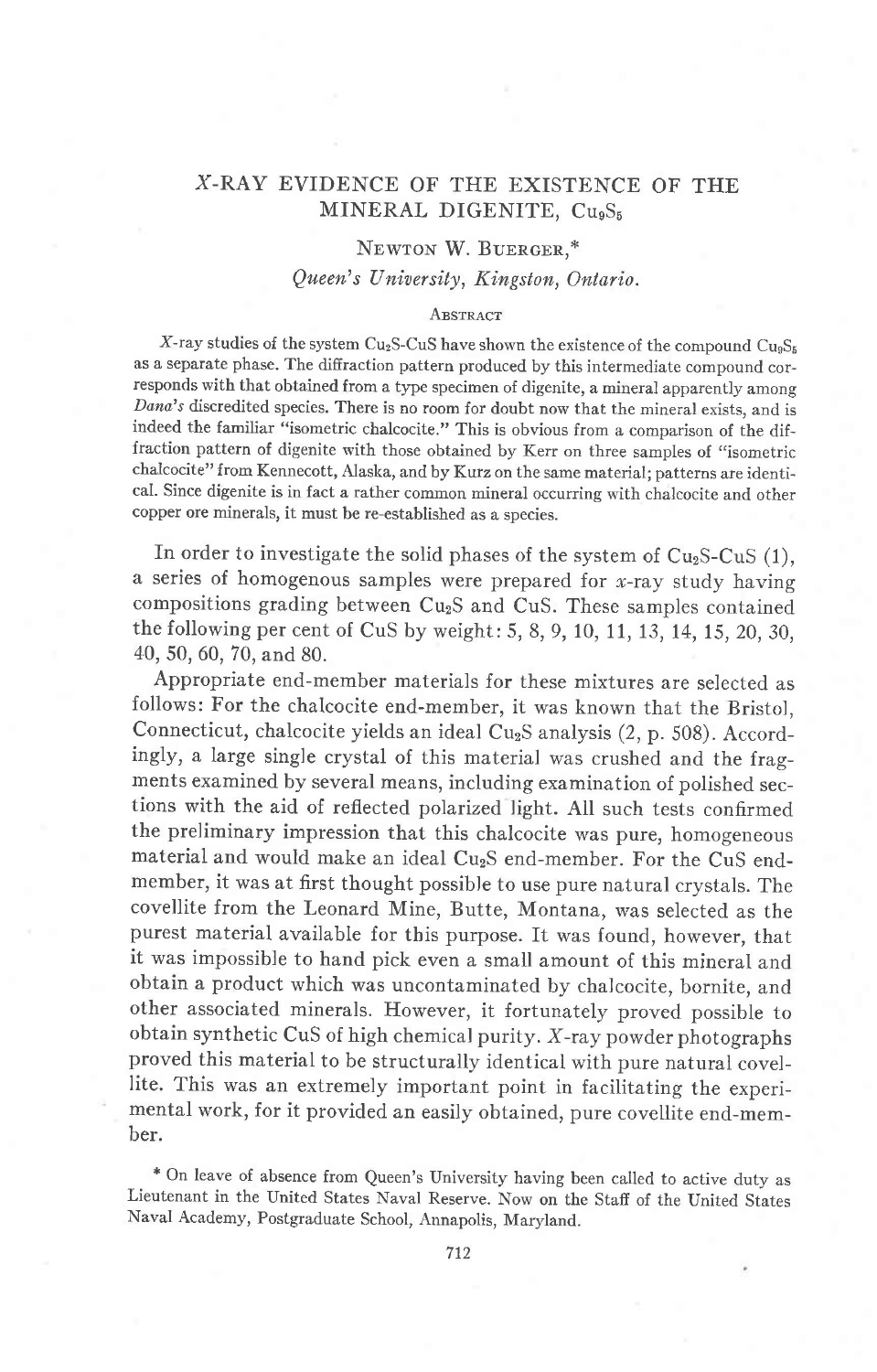### DIGENITE

The samples of this series of mixtures were annealed and homogenized as powder compacts by a method described elsewhere (I,p.23). Powder photographs of the entire series including the end-members were then made, using a Debye type powder camera and filtered copper radiation supplied from a hot cathode  $x$ -ray tube. A careful analysis of the powder photographs of this series indicated that they were composites of two of three patterns, namely the two end-members, and another unique pattern which occurred in pure form at a composition about 13 per cent CuS by weight. The field from pure CuS to this composition gave powder photographs which formed a graduated series of mechanical mixtures from CUS to the 13 per cent pattern, the lines of one component decreasing in intensity and finally disappearing as the other is approached. The field from 13 per cent CuS to about 8 per cent CuS gave powder photographs which also formed a graduated series of mechanical mixtures. The solid solution region, from Cu<sub>2</sub>S to about 8 per cent CuS, gave the Cu<sub>2</sub>S pattern only. It was concluded, therefore, that there were three distinct compounds in this system stable at room temperatures, namely  $Cu<sub>2</sub>S$ ,  $CuS$ , and an intermediate compound having a weight composition of 87 per cent  $Cu<sub>2</sub>S$ , 13 per cent CuS. This compound has an atomic composition of 80 per cent Cu<sub>2</sub>S, 20 per cent CuS, and therefore has a formula of  $4Cu<sub>2</sub>S\cdot CuS$ , or Cu<sub>g</sub>S<sub>5</sub>.

The possibility immediately suggested itself that this hitherto unrecognized compound,  $Cu<sub>9</sub>S<sub>5</sub>$ , might correspond with one or both of the minerals *digenite* (presumably  $Cu<sub>5</sub>S<sub>4</sub>$ ) or *carmenite* (presumably  $Cu<sub>3</sub>S<sub>2</sub>$ ). It will be recalled that since Dana had found visible covellite in carmenite, both of these species have been regarded as discredited. To test the possible identity of the compound Cu<sub>9</sub>S<sub>5</sub> with these, powder photographs were made of digenite from Mansfield, Harz, Germany, and of carmenite from the type locality, Carmen Island, Gulf of California, Mexico.

A study of these photographs showed that digenite gave a pattern which was definitely distinct from both Cu<sub>2</sub>S and CuS, but which corresponded exactly with the new phase containing 13-14 per cent CuS, i.e., with  $Cu<sub>9</sub>S<sub>5</sub>$ .

Carmenite, however, gave a pattern which was composed of coveliite lines, mainly, with some other lines which were probably caused by some other mineral, or minerals.

Digenite, therefore, was established as the third stable mineral (at room temperature) in the system, while carmenite definitely does not belong in the system  $Cu<sub>2</sub>S-CuS$ .

The data thus obtained seemed to offer certain interesting speculations. fndeed, at this stage in the study, an explanation could be advanced for a point of fact which should always have puzzled economic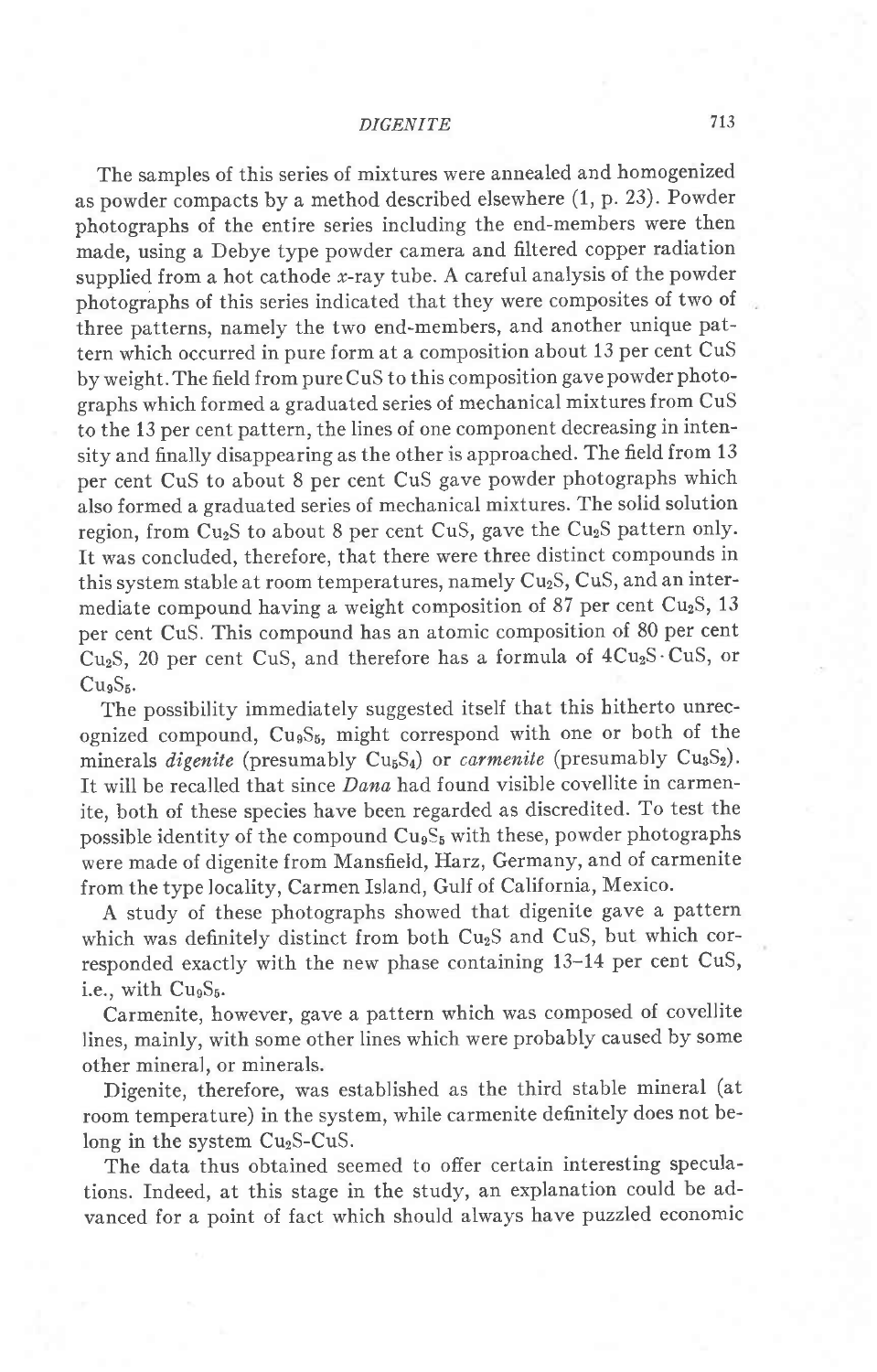geologists. In published accounts of chalcocite occurrences one not infrequently finds photographs of polished sections showing mixtures of white orthorhombic chalcocite and "blue isometric chalcocite," intimately associated in a structure which suggests unmixing, or at least contemporaneous growth. If these two minerals are really polymorphous forms of the same composition, it is very difficult to explain this incongruous co-existence, for it would be expected that the unstable isometric form should invert to the stable orthorhombic modification, especially in the presence of an abundance of crystallization nuclei, or "seed crystals" of the orthorhombic form which are present.

| Index        | Cu <sub>9</sub> S <sub>5</sub> | "Isometric Chalcocite," Kennecott, Alaska |           |  |  |  |  |  |
|--------------|--------------------------------|-------------------------------------------|-----------|--|--|--|--|--|
|              |                                | Kerr                                      | Kurz      |  |  |  |  |  |
| (?)          |                                | $3.93 \text{ Å}$ (diffuse)                |           |  |  |  |  |  |
| 111          | $3.25\ \text{\AA}$             | 3.22                                      | Å<br>3.21 |  |  |  |  |  |
| 200          | 2.78                           | 2.88                                      | 2.78      |  |  |  |  |  |
| $220\beta$   | 2.51                           | 2.41                                      |           |  |  |  |  |  |
| $220 \alpha$ | 1.950                          | 1.975                                     | 1.96      |  |  |  |  |  |
| 311          | 1.665                          | 1.685                                     | 1.677     |  |  |  |  |  |
| 222          | 1.60                           | 1.516                                     |           |  |  |  |  |  |
| 400          | 1.386                          | 1.445                                     | 1.39      |  |  |  |  |  |
| 133          |                                |                                           |           |  |  |  |  |  |
| 420          | 1.315                          | 1.335                                     | 1.244     |  |  |  |  |  |
| 422          | 1.135                          | 1.140                                     | 1.135     |  |  |  |  |  |
| 511<br>333   | 1.070                          | 1.076                                     | 1.070     |  |  |  |  |  |
| 440          | .983                           | .977                                      | .983      |  |  |  |  |  |
| 531          | .943                           | .938                                      | .940      |  |  |  |  |  |

TABLE 1. COMPARISON OF INTERPLANAR SPACINGS.

On the other hand, if "blue chalcocite" is in reality the mineral digenite, a distinct species with not even the composition of chalcocite, but having the composition  $Cu_9S_5$ , it is permissible for the two minerals to exist together, and, in view of the similarity of compositions, it is expectable that they would exist together and be intimately associated.

Some light is now shed on the seemingly contradictory results of sorne of the earlier investigators. Barth (3) made powder photographs of chalcocite at 200' c. and obtained an isometric structure, whereas Rahlfs (4) made similar photographs at  $170^{\circ}$  C. and noted a nonisometric pattern. Rahlfs did, however, get an isometric pattern at 170" C. using material of the composition  $Cu_{1.8}S(Cu_9S_5)$ . Kurz (5), using orthorhombic chalcocite, observed no inversion to the isometric modification up to 200°C. Barth's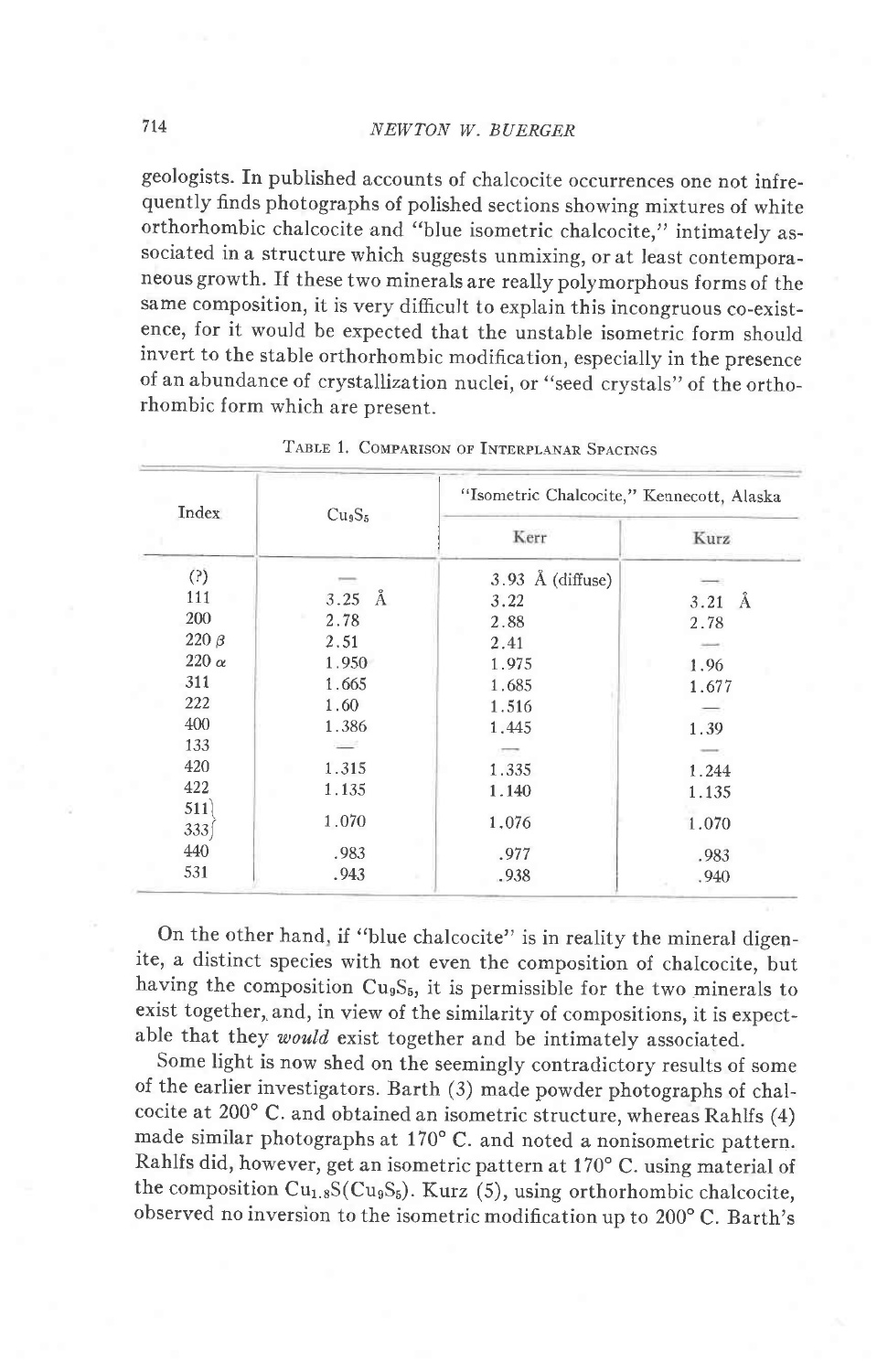| $\int$ sumeb Mine<br>'Isometric<br>chalcocite,"                      |  |  |  |      |  | $\begin{array}{cccc}\n13.9 & 0.01 & 0.01 & 0.01 & 0.01 & 0.01 & 0.01 & 0.01 & 0.01 & 0.01 & 0.01 & 0.01 & 0.01 & 0.01 & 0.01 & 0.01 & 0.01 & 0.01 & 0.01 & 0.01 & 0.01 & 0.01 & 0.01 & 0.01 & 0.01 & 0.01 & 0.01 & 0.01 & 0.01 & 0.01 & 0.01 & 0.01 & 0.01 & 0.01 & 0.01 & 0.$                                                             |            |                          |
|----------------------------------------------------------------------|--|--|--|------|--|--------------------------------------------------------------------------------------------------------------------------------------------------------------------------------------------------------------------------------------------------------------------------------------------------------------------------------------------|------------|--------------------------|
| Khan Mine.<br>Kurz<br>6<br>Isometric<br>halcocite,'                  |  |  |  |      |  | $\frac{16.14}{23.12}$ $\frac{13.30}{23.12}$ $\frac{8}{33.12}$ $\frac{8}{33.12}$ $\frac{8}{33.12}$ $\frac{8}{33.12}$ $\frac{13}{33.12}$ $\frac{13}{33.12}$                                                                                                                                                                                  |            |                          |
| chalcocite,"<br>Butte, Mont,<br>Kurz<br>$_{\rm 5}$ $_{\rm 50metric}$ |  |  |  |      |  |                                                                                                                                                                                                                                                                                                                                            |            |                          |
| $^4$ "Isometric chalcocite,"<br>Ennecott.<br>Kennecott.<br>Kurz      |  |  |  |      |  | $\begin{array}{cccc}\n 13.94 & 13.94 \\ 14.92 & 1.5 \\ 24.1 & 1.5 \\ 25.1 & 1.5 \\ 26.1 & 1.5 \\ 27.1 & 1.5 \\ 28.1 & 1.5 \\ 29.1 & 1.5 \\ 20.1 & 1.5 \\ 21.1 & 1.5 \\ 22.1 & 1.5 \\ 23.1 & 1.5 \\ 24.1 & 1.5 \\ 25.1 & 1.5 \\ 26.1 & 1.5 \\ 27.1 & 1.5 \\ 28.1 & 1.5 \\ 29.1 & 1.5 \\ 20.1 & 1.5$                                         |            |                          |
| $^3$<br>"Isometric chalcocite,"<br>Jerome, Ariz, Harvard             |  |  |  |      |  |                                                                                                                                                                                                                                                                                                                                            |            | $\overline{\phantom{a}}$ |
| e-chalcocite<br>Barth                                                |  |  |  |      |  | $\frac{1}{15}$ , $\frac{3}{27}$ , $\frac{3}{27}$ , $\frac{3}{27}$ , $\frac{3}{27}$ , $\frac{3}{27}$ , $\frac{3}{27}$ , $\frac{3}{27}$ , $\frac{3}{27}$ , $\frac{3}{27}$ , $\frac{3}{27}$ , $\frac{3}{27}$ , $\frac{3}{27}$ , $\frac{3}{27}$ , $\frac{3}{27}$ , $\frac{3}{27}$ , $\frac{3}{27}$ , $\frac{3}{27}$ , $\frac{3$                |            |                          |
| $Cu9S5$<br>NWB                                                       |  |  |  |      |  |                                                                                                                                                                                                                                                                                                                                            |            |                          |
| $\Sigma$ H <sup>2</sup>                                              |  |  |  | 2928 |  | 24                                                                                                                                                                                                                                                                                                                                         | 27.85      |                          |
| Indices                                                              |  |  |  |      |  | $\Xi \overset{\mathtt{o}}{\mathtt{S}} \overset{\mathtt{a}}{\mathtt{S}} \overset{\mathtt{a}}{\mathtt{S}} \Xi \overset{\mathtt{a}}{\mathtt{S}} \Xi \overset{\mathtt{a}}{\mathtt{S}} \Xi \overset{\mathtt{a}}{\mathtt{S}} \Xi \overset{\mathtt{a}}{\mathtt{S}} \Xi \overset{\mathtt{a}}{\mathtt{S}} \Xi \overset{\mathtt{a}}{\mathtt{S}} \Xi$ |            |                          |
| Line                                                                 |  |  |  |      |  |                                                                                                                                                                                                                                                                                                                                            | <u>ಇ ಇ</u> |                          |

TABLE 2. COMPARISON OF  $\theta$  VALUES

**DIGENITE** 

 $715$